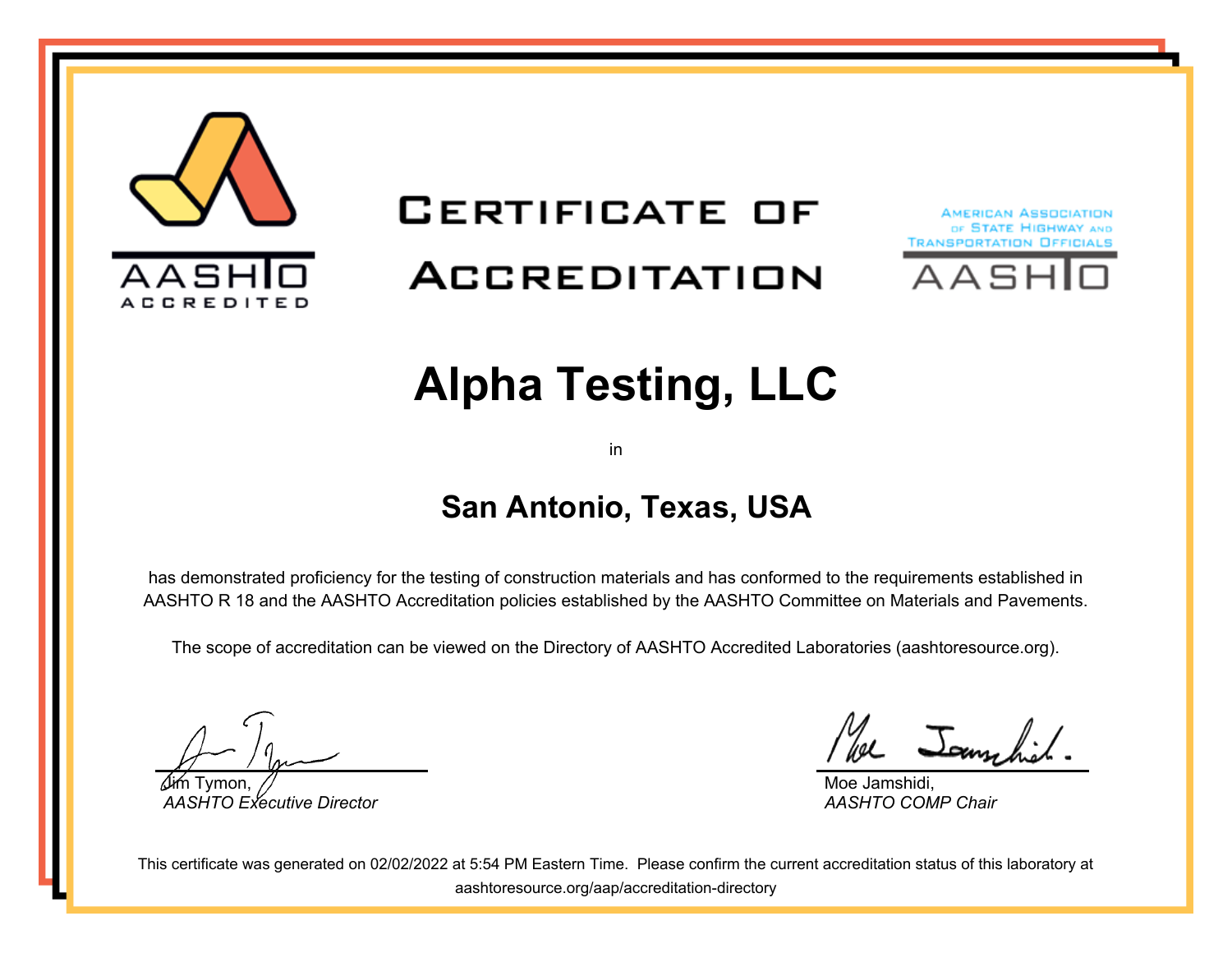

Alpha Testing, LLC

in San Antonio, Texas, USA

### **Quality Management System**

| Standard:              |                                                                                                                                        | <b>Accredited Since:</b> |
|------------------------|----------------------------------------------------------------------------------------------------------------------------------------|--------------------------|
| <b>R18</b>             | Establishing and Implementing a Quality System for Construction Materials Testing Laboratories                                         | 06/06/2013               |
| C1077 (Aggregate)      | Laboratories Testing Concrete and Concrete Aggregates                                                                                  | 06/30/2015               |
| C1077 (Concrete)       | Laboratories Testing Concrete and Concrete Aggregates                                                                                  | 10/31/2017               |
|                        | D3666 (Asphalt Mixture) Minimum Requirements for Agencies Testing and Inspecting Road and Paving Materials                             | 08/12/2020               |
| D3740 (Soil)           | Minimum Requirements for Agencies Engaged in Testing and/or Inspection of Soil and Rock as Used in Engineering Design and Construction | 06/13/2014               |
| E329 (Aggregate)       | Standard Specification for Agencies Engaged in the Testing and/or Inspection of Materials Used in Construction                         | 10/08/2020               |
| E329 (Asphalt Mixture) | Standard Specification for Agencies Engaged in the Testing and/or Inspection of Materials Used in Construction                         | 09/22/2021               |
| E329 (Concrete)        | Standard Specification for Agencies Engaged in the Testing and/or Inspection of Materials Used in Construction                         | 10/08/2020               |
| E329 (Soil)            | Standard Specification for Agencies Engaged in the Testing and/or Inspection of Materials Used in Construction                         | 09/22/2021               |

Page 1 of 6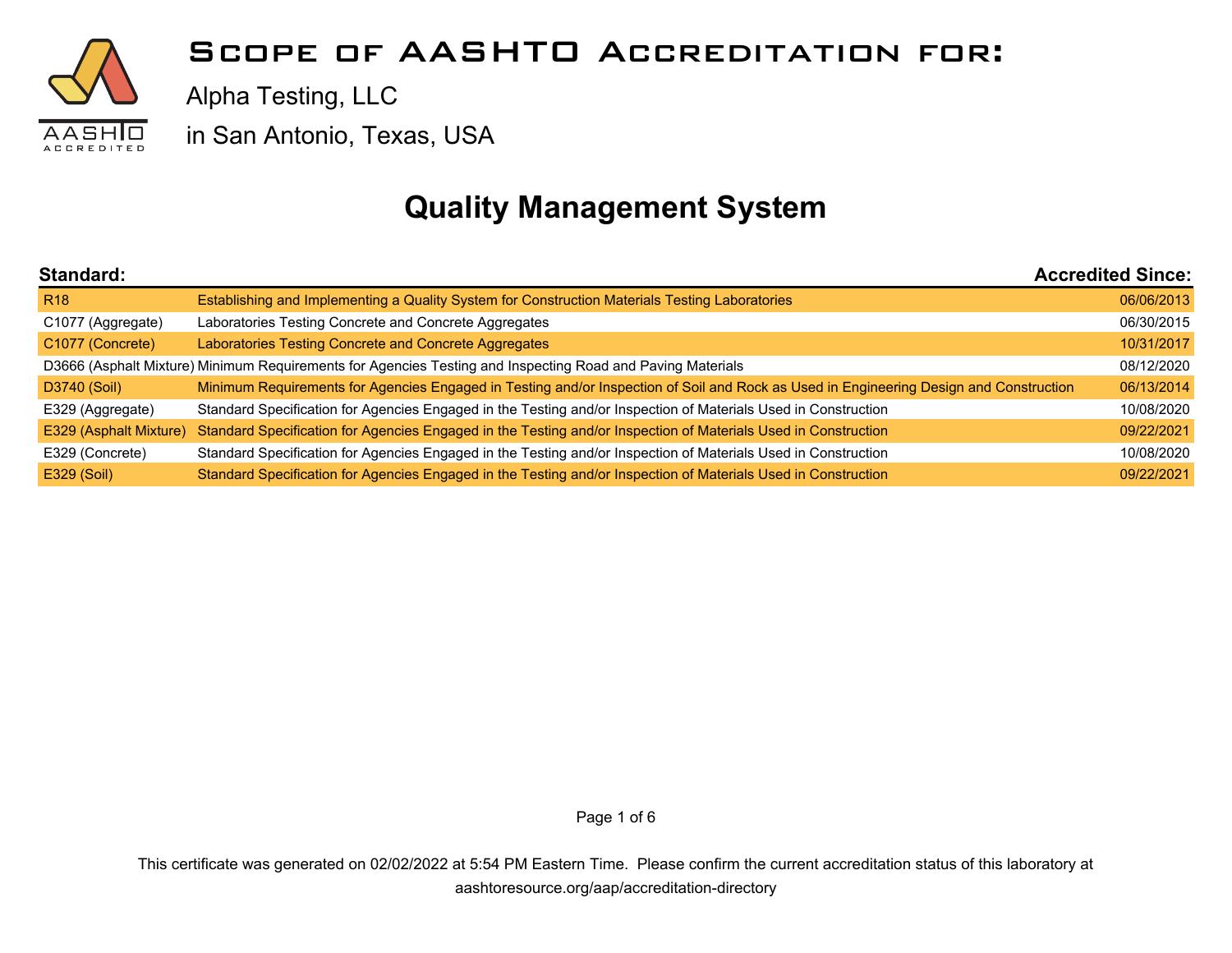

Alpha Testing, LLC

in San Antonio, Texas, USA

## **Asphalt Mixture**

| Standard:                                                               |                                                                                                                       | <b>Accredited Since:</b> |
|-------------------------------------------------------------------------|-----------------------------------------------------------------------------------------------------------------------|--------------------------|
| <b>R47</b>                                                              | Reducing Samples of Hot-Mix Asphalt to Testing Size                                                                   | 08/12/2020               |
| D979                                                                    | <b>Sampling Bituminous Paving Mixtures</b>                                                                            | 08/12/2020               |
| D <sub>2041</sub>                                                       | Maximum Specific Gravity of Hot Mix Asphalt Paving Mixtures                                                           | 08/12/2020               |
| D2726                                                                   | Bulk Specific Gravity of Compacted Hot Mix Asphalt Using Saturated Surface-Dry Specimens                              | 08/12/2020               |
| D <sub>2950</sub>                                                       | Density of Bituminous Concrete In Place by Nuclear Methods                                                            | 09/22/2021               |
| D3203                                                                   | Percent Air Voids in Compacted Dense and Open Bituminous Paving Mixtures                                              | 08/12/2020               |
| D <sub>5444</sub>                                                       | Mechanical Analysis of Extracted Aggregate                                                                            | 08/12/2020               |
| D6307                                                                   | Determining the Asphalt Content of Hot Mix Asphalt (HMA) by the Ignition Method                                       | 08/12/2020               |
| D6925                                                                   | Preparing and Determining the Density of Hot Mix Asphalt (HMA) Specimens by Means of the Superpave Gyratory Compactor | 08/12/2020               |
| Tex-206-F Compacting Specimens Using the Texas Gyratory Compactor (TGC) |                                                                                                                       | 08/12/2020               |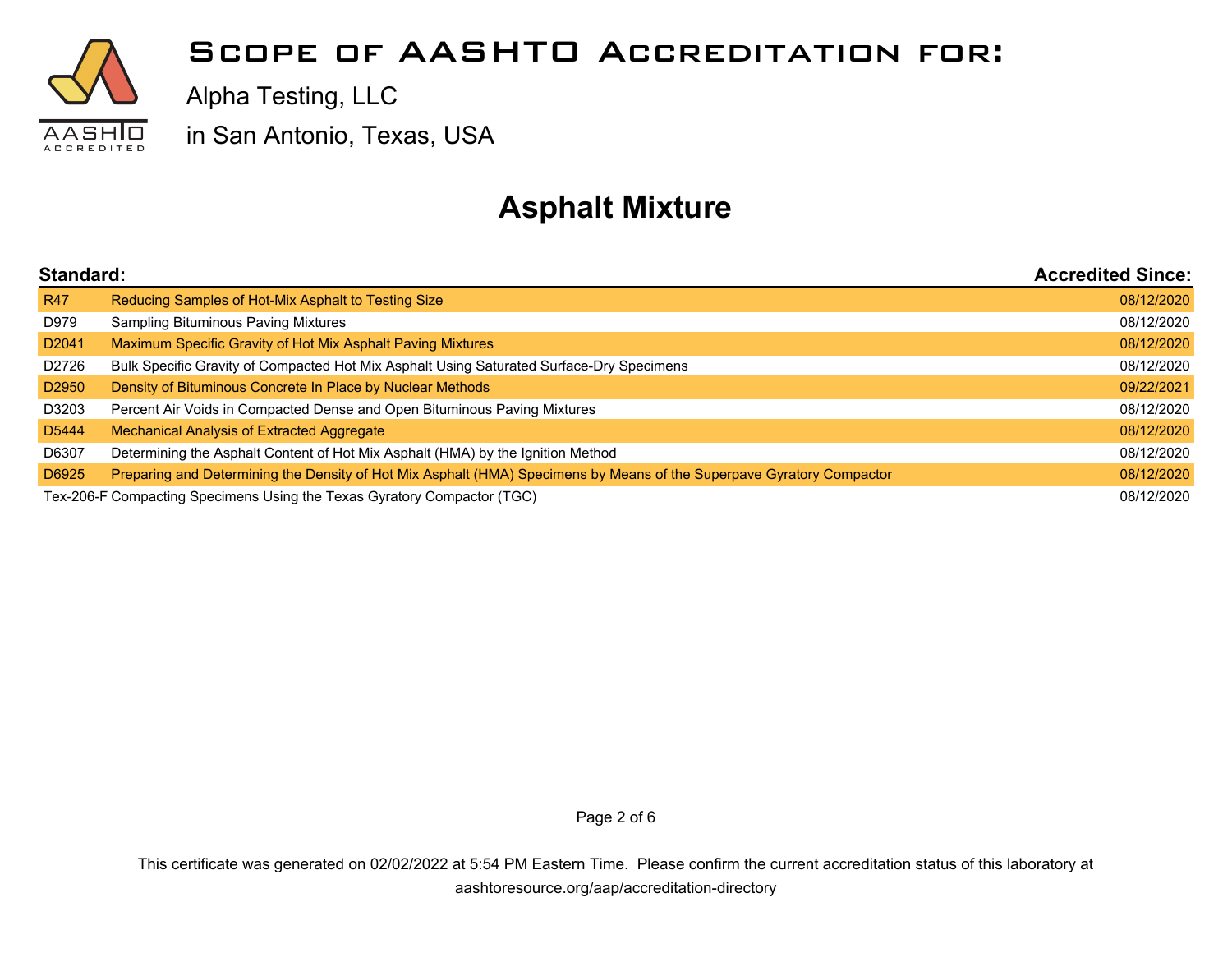

Alpha Testing, LLC

in San Antonio, Texas, USA

#### **Soil**

| <b>Standard:</b>                                                                  |                                                                                                      | <b>Accredited Since:</b> |
|-----------------------------------------------------------------------------------|------------------------------------------------------------------------------------------------------|--------------------------|
| <b>R58</b>                                                                        | Dry Preparation of Disturbed Soil and Soil Aggregate Samples for Test                                | 06/06/2013               |
| <b>T88</b>                                                                        | Particle Size Analysis of Soils by Hydrometer                                                        | 06/06/2013               |
| T89                                                                               | Determining the Liquid Limit of Soils (Atterberg Limits)                                             | 06/06/2013               |
| T90                                                                               | Plastic Limit of Soils (Atterberg Limits)                                                            | 06/06/2013               |
| T99                                                                               | The Moisture-Density Relations of Soils Using a 5.5 lb [2.5 kg] Rammer and a 12 in. [305 mm] Drop    | 06/06/2013               |
| T180                                                                              | Moisture-Density Relations of Soils Using a 10 lb [4.54 kg] Rammer and an 18 in. [457 mm] Drop       | 06/06/2013               |
| T <sub>193</sub>                                                                  | The California Bearing Ratio                                                                         | 06/13/2014               |
| T208                                                                              | Unconfined Compressive Strength of Cohesive Soil                                                     | 06/13/2014               |
| T265                                                                              | Laboratory Determination of Moisture Content of Soils                                                | 06/06/2013               |
| T310                                                                              | In-Place Density and Moisture Content of Soil and Soil-Aggregate by Nuclear Methods (Shallow Depth)  | 06/06/2013               |
| D421                                                                              | Dry Preparation of Disturbed Soil and Soil Aggregate Samples for Test                                | 06/06/2013               |
|                                                                                   | D422 Particle Size Analysis of Soils by Hydrometer                                                   | 06/06/2013               |
| D698                                                                              | The Moisture-Density Relations of Soils Using a 5.5 lb [2.5 kg] Rammer and a 12 in. [305 mm] Drop    | 06/06/2013               |
| D1140 Amount of Material in Soils Finer than the No. 200 (75-µm) Sieve            |                                                                                                      | 06/06/2013               |
|                                                                                   | D1557 Moisture-Density Relations of Soils Using a 10 lb [4.54 kg] Rammer and an 18 in. [457 mm] Drop | 06/06/2013               |
| D1883 The California Bearing Ratio                                                |                                                                                                      | 06/13/2014               |
|                                                                                   | D2166 Unconfined Compressive Strength of Cohesive Soil                                               | 06/13/2014               |
|                                                                                   | D2216 Laboratory Determination of Moisture Content of Soils                                          | 06/06/2013               |
|                                                                                   | D2487 Classification of Soils for Engineering Purposes (Unified Soil Classification System)          | 06/06/2013               |
|                                                                                   | D4318 Determining the Liquid Limit of Soils (Atterberg Limits)                                       | 06/06/2013               |
| D4318 Plastic Limit of Soils (Atterberg Limits)                                   |                                                                                                      | 06/06/2013               |
| D4546 One-Dimensional Swell or Settlement Potential of Cohesive Soils             |                                                                                                      | 06/13/2014               |
| D4643 Determination of Water (Moisture) Content of Soil by Microwave Oven Heating |                                                                                                      |                          |

Page 3 of 6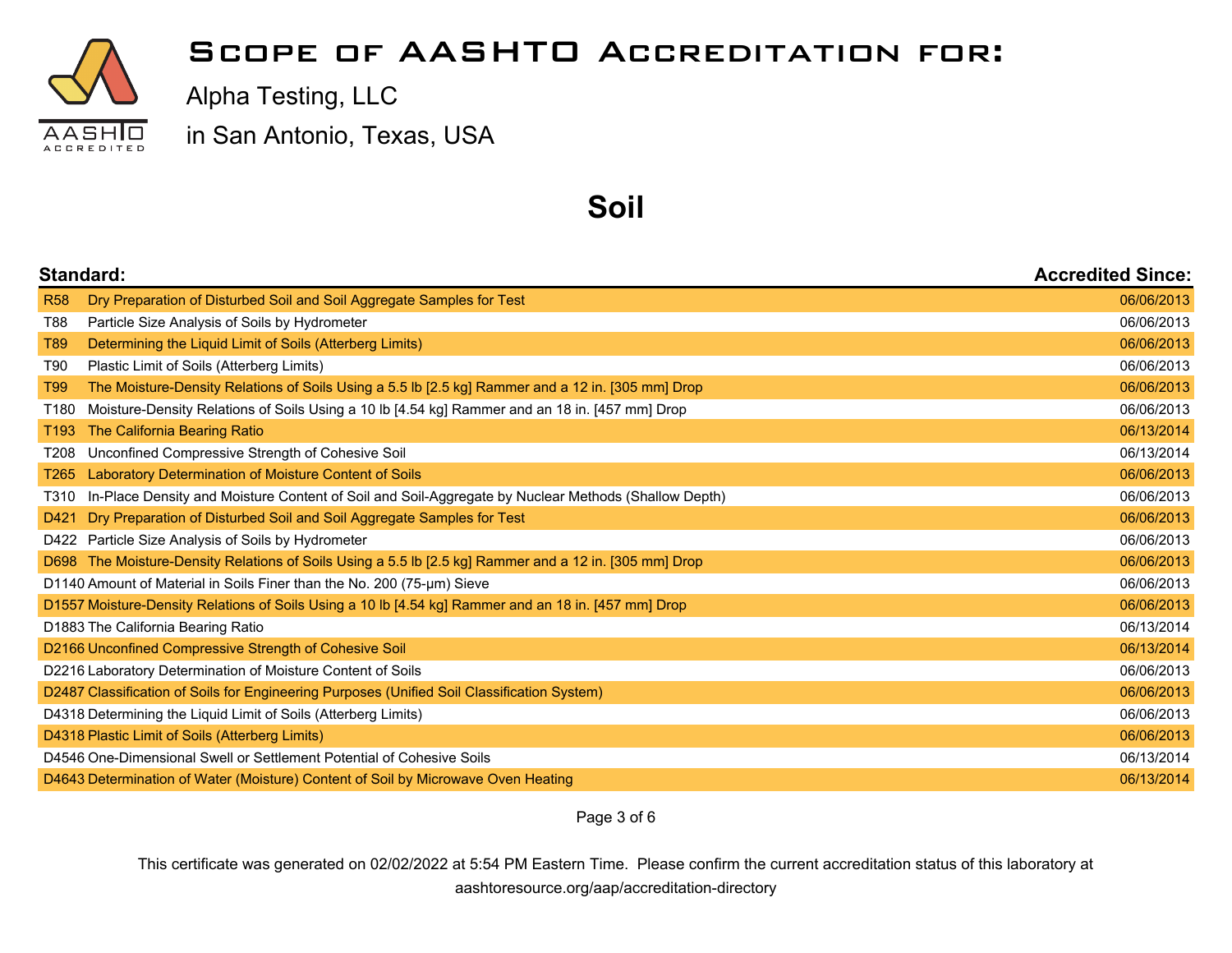

## **Soil (Continued)**

| <b>Standard:</b>                                                                                          | <b>Accredited Since:</b> |
|-----------------------------------------------------------------------------------------------------------|--------------------------|
| D6938 In-Place Density and Moisture Content of Soil and Soil-Aggregate by Nuclear Methods (Shallow Depth) | 06/06/2013               |

Page 4 of 6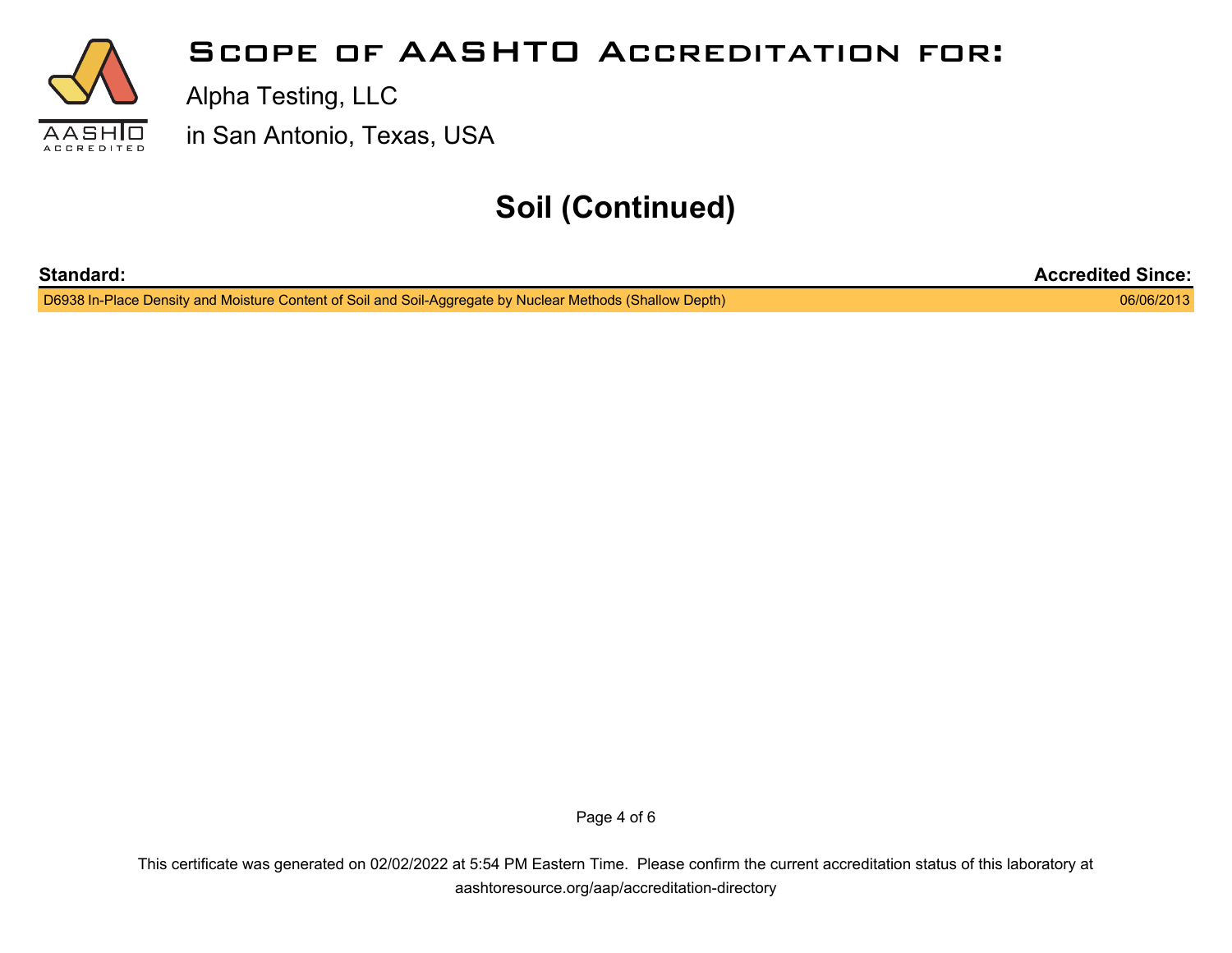

Alpha Testing, LLC

in San Antonio, Texas, USA

# **Aggregate**

| Standard:                                                                                      | <b>Accredited Since:</b> |
|------------------------------------------------------------------------------------------------|--------------------------|
| R76 Reducing Samples of Aggregate to Testing Size                                              | 06/06/2013               |
| Materials Finer Than 75-um (No. 200) Sieve in Mineral Aggregates by Washing<br>T <sub>11</sub> | 06/06/2013               |
| Organic Impurities in Fine Aggregates for Concrete<br>T <sub>21</sub>                          | 06/06/2013               |
| Sieve Analysis of Fine and Coarse Aggregates<br>T27                                            | 06/06/2013               |
| Specific Gravity (Relative Density) and Absorption of Fine Aggregate<br>T84 I                  | 06/30/2015               |
| Specific Gravity and Absorption of Coarse Aggregate<br>T85 I                                   | 06/06/2013               |
| T255 Total Moisture Content of Aggregate by Drying                                             | 06/06/2013               |
| C40 Organic Impurities in Fine Aggregates for Concrete                                         | 06/06/2013               |
| C117 Materials Finer Than 75-um (No. 200) Sieve in Mineral Aggregates by Washing               | 06/06/2013               |
| C127 Specific Gravity and Absorption of Coarse Aggregate                                       | 06/06/2013               |
| C128 Specific Gravity (Relative Density) and Absorption of Fine Aggregate                      | 10/27/2011               |
| C136 Sieve Analysis of Fine and Coarse Aggregates                                              | 06/06/2013               |
| C566 Total Moisture Content of Aggregate by Drying                                             | 06/06/2013               |
| C702 Reducing Samples of Aggregate to Testing Size                                             | 06/06/2013               |

Page 5 of 6